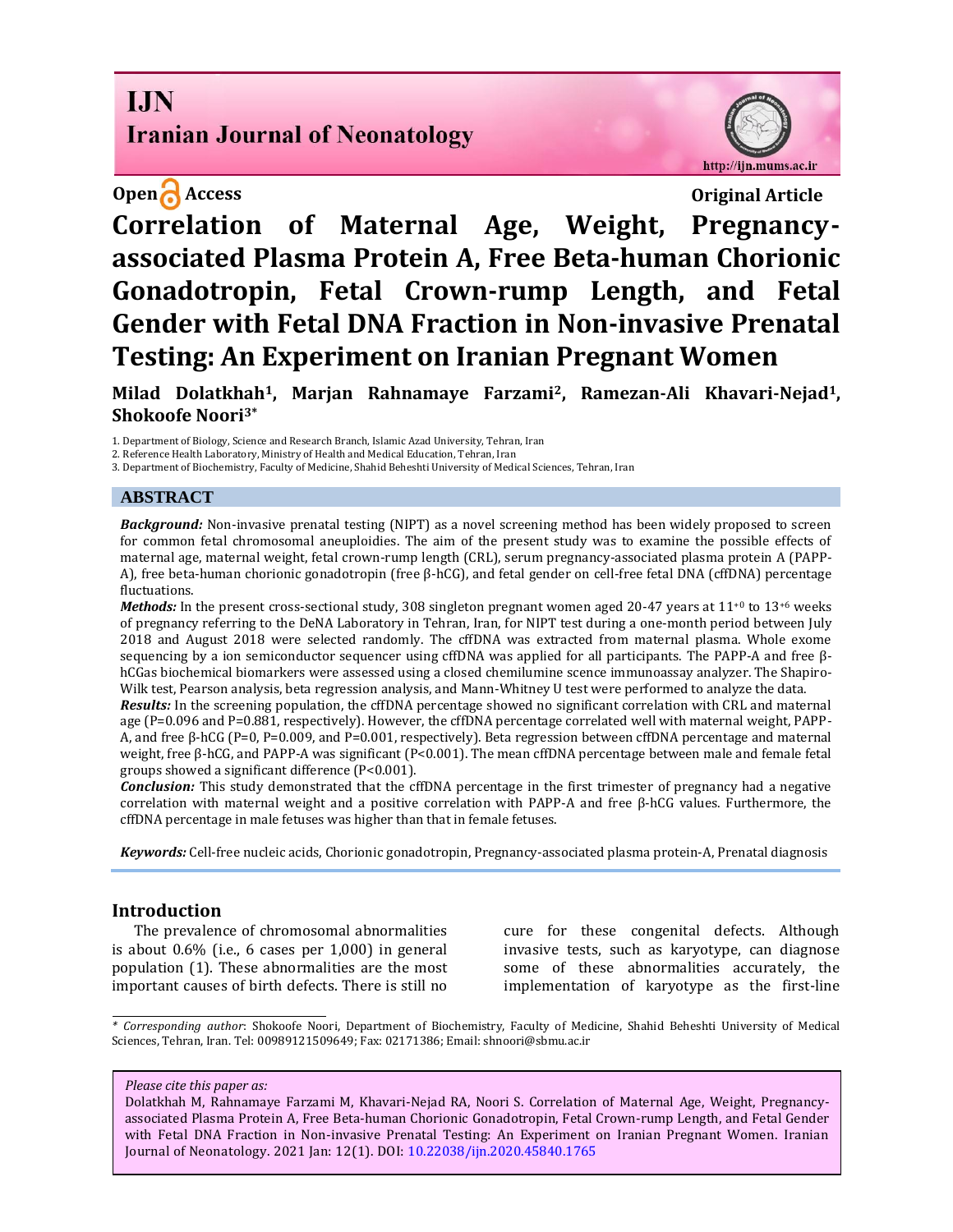screening test has been hampered by its high cost, as well as the likelihood of miscarriage (2).

The use of the serum values of pregnancyassociated plasma protein A (PAPP-A) and free beta-human chorionic gonadotropin (β-hCG), as well as nuchal translucency (NT) thickness, during 10-13 weeks of gestation as a combined test has been proven to be the first-line screening method for trisomies 21 (T21), trisomies 18 (T18), and trisomies 13 (T13). The detection rate and falsepositive rate of this test are around 85% and 5%, respectively. In T21, T18, and T13 pregnancies, PAPP-A levels are decreased, but the levels of free β-hCG are increased in T21 and decreased in T18 and T13 cases (3).

Among the non-invasive tests for the detection of chromosomal aneuploidies (CA), the use of first trimester screening by serum PAPP-A, serum free β-hCG, and NT thickness has been dramatically developed. However, the use of an available database and efficient system with high performance has led to the utilization of noninvasive prenatal testing (NIPT) as a novel screening method for the evaluation of aneuploidies, like autosomal T21, T18, and T13, as well as some sex chromosomal aneuploidies, such as Turner's syndrome (45, XO), Klinefelter syndrome (47, XXY), supermale disease (47, XYY), and superfemale disease (47, XXX) (4).

A recent study has shown that except the significant difference of specificity (SP) for detecting T13, in which Illumina platform (SP=99.97%) showed better performance when compared to ion proton platform (SP=99.91%), there were no significant differences among sensitivity (ST) testing, SP, or positive predictive values (PPV) in screening T21, T18, and T13 (ST>98%, and SP>99.9% for all CA and PPV>82% for T21, 60.7% for T18, and 18% for T13) (5). The NIPT evaluates the circulating cell-free fetal DNA (cffDNA) which originates from the apoptotic maternal and placental cytotrophoblast cells (6). It has been shown that cffDNA can be early extracted in the maternal bloodstream from the first trimester of pregnancy, and the amount of cffDNA is sufficient from the 9<sup>th</sup> week of pregnancy for clinical diagnostic applications. Hence, it can be sampled in a non-invasive manner and used for studying fetal diseases. Finally, the cffDNA fragments cannot be found in the maternal circulation a few hours after birth because of probable elimination by renal excretion (7).

The ratio of cffDNA concentration to the total concentration of DNA (maternal and fetal) is quantitatively called fetal fraction (FF) (8). The range of FF can vary between  $<$  4% and  $>$  30%. Low FF ratio is responsible for 0.5-3% of no calls. As cell-free DNA (cfDNA) mainly consists of the genomic DNA fragments of maternal and fetal (placental) origins, various variables might affect FF (9). The average percentage of FF was previously reported to be around 10-15% within 10-20 weeks of pregnancy (10, 11). The NIPT result is failed if FF percentage is below 4% because the accuracy of chromosomal analysis is dramatically affected by its own level.

When FF percentage is 10%, the numeric ratio (R) of chromosome 21 fragments in the tested sample and reference disomic fragments increases from 1 to about 1.02 in fetal T21. However, if the FF percentage is less than the threshold value (i.e., 4%), R is less than 1.02 and cannot be statistically distinguished from number 1 consequently. It is also worth noting that some NIPT tests use the FF value in the algorithm to evaluate the trisomy risk, while the other NIPT tests use some predetermined normalization factors that can still achieve high reliability (12-14).

Accurate estimation of gestational age is very crucial for obstetric management. Fetal crownrump length (CRL) as a more accurate factor in comparison to last menstrual period (LMP) is being used more frequently for the estimation of gestational age (15). It has already been shown that FF ratio is affected by many factors, such as CRL (16, 17), multiple gestation (18), fetal aneuploidy (19-23), serum metabolite levels (24), maternal weight, body mass index (maternal BMI), biochemical biomarkers (e.g., PAPP-A and free β-hCG) (11, 16, 24-26), maternal medical conditions (24, 27, 28), medication use by mothers (29, 30), and placental size and function (31, 32).

According to previous studies about the importance of factors in FF ratio, there is no study to appraise the influential factors in FF ratio in the Iranian population. The aim of the present study was to assess the relationship of maternal age, maternal weight, CRL, PAPP-A, free β-hCG, and fetal gender with the percentage of cffDNA in NIPT test.

#### **Methods**

In the present cross-sectional study, 308 singleton pregnant women aged from 20 to 47 years referring to the DeNA Laboratory in Tehran, Iran, for undergoing NIPT test within  $11^{+0}$  to  $13^{+6}$ weeks of pregnancy between July 2018 and August 2018 were selected randomly. According to the Clinical and Laboratory Standard Institute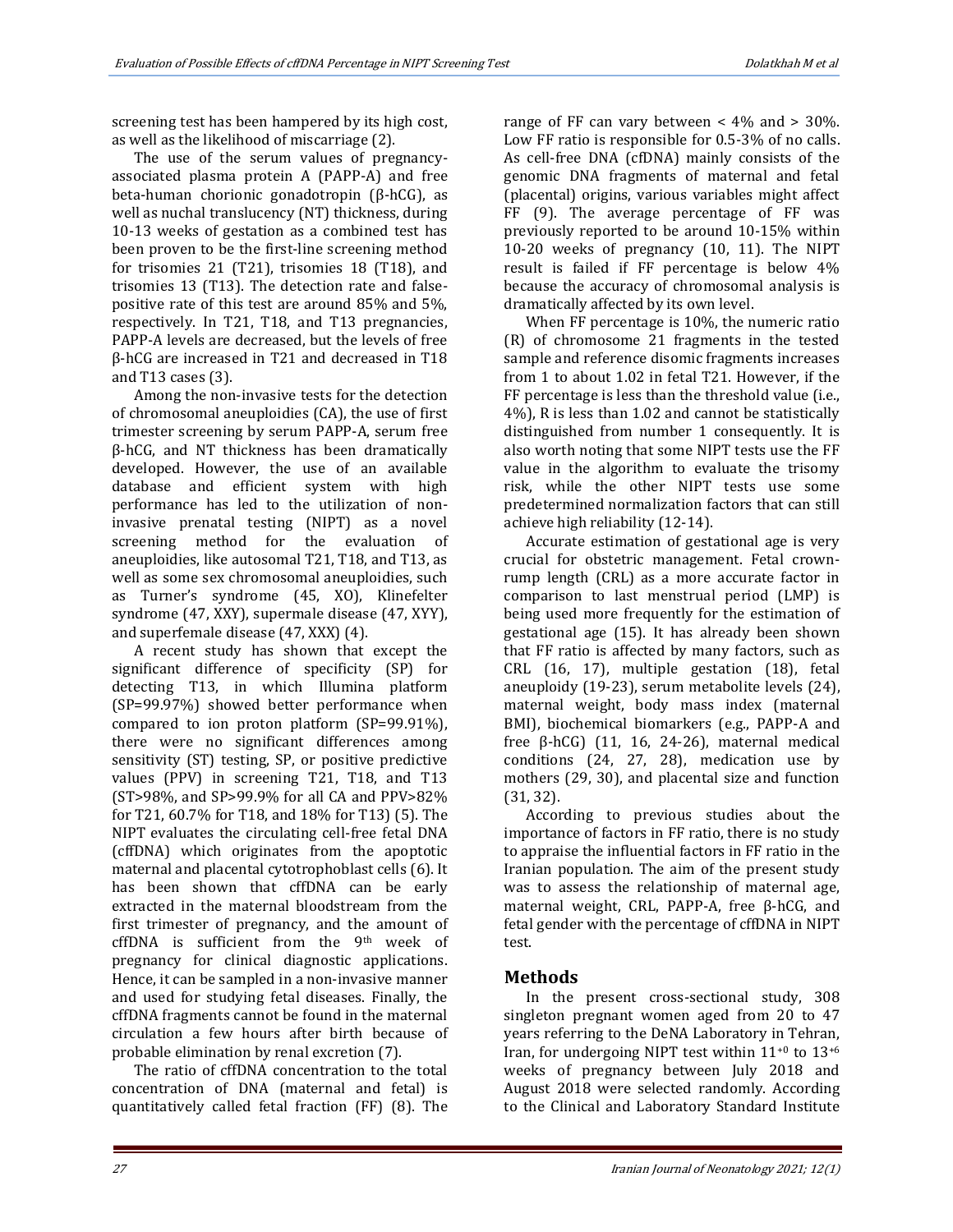I/LA25-A2, for each analyte, at least 100 pregnant women must be selected. A larger number is recommended whenever practical; therefore, for 3 weeks of pregnancy, 308 women were selected. Cigarette smoker mothers and those who were suffered from insulin-dependent diabetes mellitus or pre-existing maternal illnesses, as well as those with a history of blood transfusion in recent years, bone marrow transplantation, or pregnancy with donated ovum, were excluded. This study was approved by the Ethics Committee of the Islamic Azad University, Science and Research Branch (IR.IAU.SRB.REC.1397.163).

Written informed consent was obtained from all participants, and they were assured that none of the information would be revealed unless for research purposes and in an anonymous form. The participants were allowed to decline participation at any stage of the research. All data were recorded in questionnaires and then filed. Trained personnel undertook blood sampling and collected information on maternal age, maternal weight, CRL, NT thickness, questionnaire data, and ultrasonography parameters (clinical and demographic data). Gestational age was determined by the measurement of CRL.

Morning blood sampling was conducted owing to fasting requirements. About 10 ml of peripheral blood was drawn into a BCT tube (Streck, Omaha, NE, USA) and a clot activator blood collection tube (Improve Medical Corp., Guangzhou, Guangdong China). Plasma fractions were separated by double centrifugation, 15 min at a relative centrifugal field (RCF) of 1,600 and then 10 min at 16,000 RCF. Serum fractions were separated by 2,000 RCF centrifugation for 10 min immediately after collecting. Then, DNA was extracted from 600 µL plasma using the BGI nucleic acid (DNA) extraction kit (BGI, Shenzhen, Guangdong, China) within an hour after separation.

Library construction was performed by the BGI Library Construction Kit (BGI, Shenzhen, Guangdong, China). Quantitative detection and quantification were performed by the Qubit 3.0 fluorometer (Life Technologies, USA). Libraries from 13 samples were pooled in equimolar ratios to the actual concentration (pM) of DNA, following the ion proton protocol. Emulsion polymerase chain reaction (PCR) was performed by the ion one-touch2 instrument (Thermo Fisher, USA), and ion-sphere particle enrichment was accomplished by the ES machine (Thermo Fisher Scientific, Wilmington, DE, USA). Finally, cffDNA testing was performed using next-generation sequencing (NGS) ion semiconductor platform by means of a ion proton sequencer (Thermo Fisher Scientific, Wilmington, DE, USA). All NGS procedures were performed on the sampling day, and specimens were kept in a refrigerator till analyzing. All of the data were analyzed by the BGI company (China) to detect CA (T21, 18 and 13), FF, and fetal gender. The PAPP-A and free β-hCG of the sera were measured on the same day using a fully automated CLIA analyzer, MAGLUMI 4000 (Snibe Company, Shenzhen, Guangdong, China).

#### *Statistical analysis*

The SPSS software (version 22, IBM Corp., Armonk, NY, USA) and Microsoft Excel (version 2013, Microsoft Corp., Redmond, WA, USA) were used for statistical analysis. The data were expressed as mean±standard deviation (SD), and a p-value of < 0.05 was considered significant. The Shapiro-Wilk test was performed to investigate the normality of distribution. Pearson analysis was utilized to assess the bivariate correlation. Beta regression analysis was used to determine which of the factors among maternal age and maternal weight, CRL, PAPP-A, and free β-hCG were significant with cffDNA percentage. Mann-Whitney U test was also used to compare the mean cffDNA percentage between the male and female fetal groups.

#### **Results**

The population was comprised of 308 Iranian pregnant women aged 20-47 years with  $11^{+0}$  to 13+6 weeks of pregnancy referring to the DeNA Laboratory for NIPT test. Fetal population consisted of 157 male fetuses and 151 female fetuses. Maternal and fetal characteristics of all participants are depicted in Table 1.

**Table 1.** Maternal and fetal characteristics of the research population (n=308)

| population (n. 000)       |                 |  |  |
|---------------------------|-----------------|--|--|
| Characteristic            | Values          |  |  |
| Maternal age (year)       | $34+4.8$        |  |  |
| Maternal weight (kg)      | $67+11.1$       |  |  |
| Fetal CRL (mm)            | 58.6±8.76       |  |  |
| Fetal NT thickness (mm)   | $1.6 \pm 0.47$  |  |  |
| Male (% fetal fraction)   | $10+4.22$       |  |  |
| Female (% fetal fraction) | $7 + 2.5$       |  |  |
| PAPP-A (MoM)              | $0.97 \pm 0.71$ |  |  |
| PAPP-A (mIU/L)            | 3192±156        |  |  |
| Free $\beta$ -hCG (MoM)   | $1.03 \pm 0.8$  |  |  |
| Free $\beta$ -hCG (ng/ml) | $49.1 \pm 16.5$ |  |  |

Data are presented as mean±standard deviation.

Free β-hCG: free beta-human chorionic gonadotropin, NIPT: non-invasive prenatal testing, CRL: crown-rump length, NT: nuchal translucency, PAPP-A: pregnancyassociated plasma protein-A, free β-hCG: free beta-human chorionic gonadotropin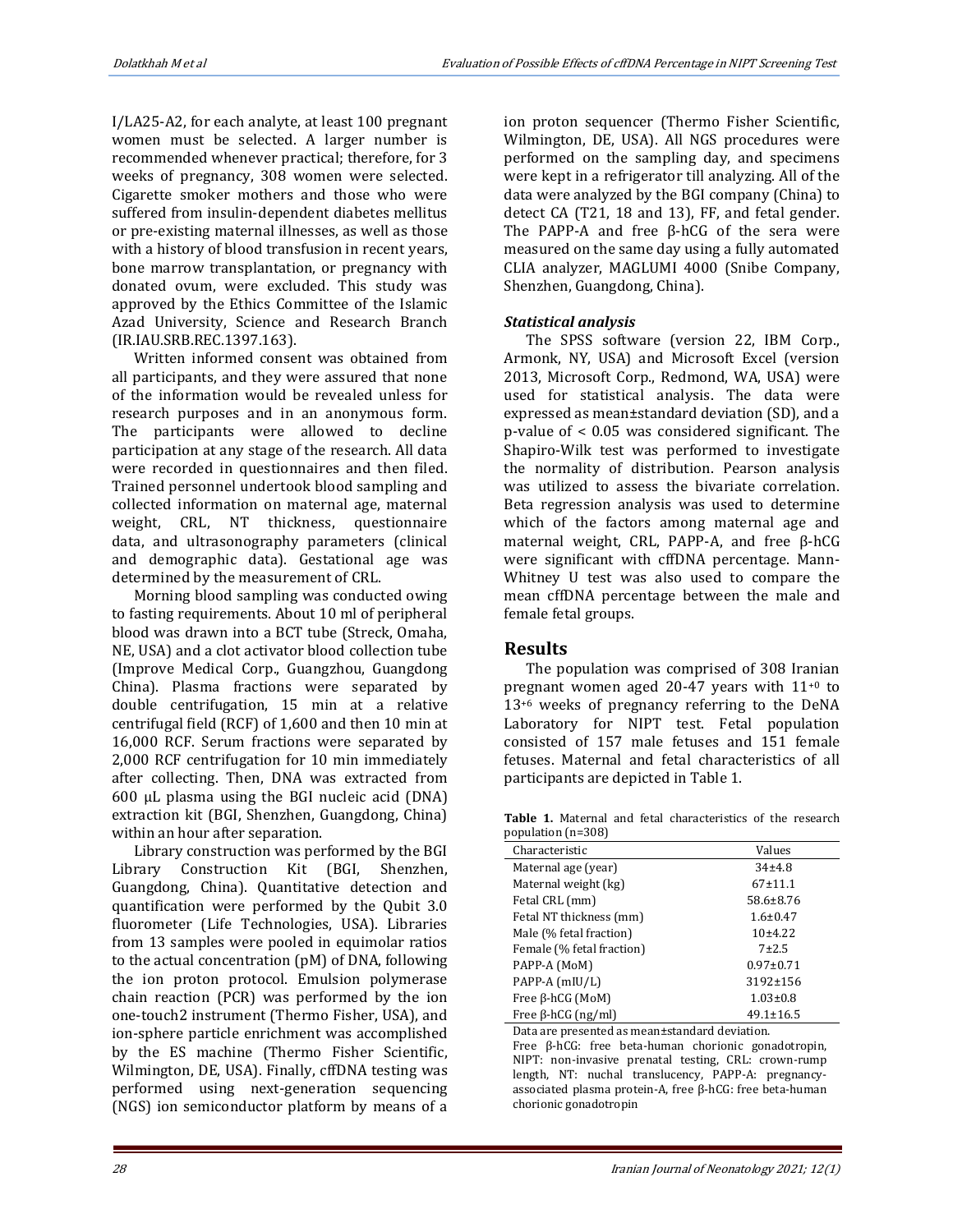

**Figure 1.** Association between maternal weight and cell-free fetal DNA percentage (cffDNA) (a), serum pregnancy-associated plasma and cell-free fetal DNA percentage (cffDNA) (a), serum pregnancy-associated plasma rigure 1. Association between maternal weight and cell-free letal DNA percentage (cliDNA) (a), serum pregnanc<br>protein A and cffDNA percentage (b), and serum free beta-human chorionic gonadotropin and cffDNA percentage (c)

|  | <b>Table 2.</b> Beta regression |
|--|---------------------------------|
|  |                                 |

| Items                         | Coefficients | Standard error | Z-value  | P-value     |
|-------------------------------|--------------|----------------|----------|-------------|
| Intercept                     | $-2.364$     | 0.0224         | $-105.5$ | $2e-16***$  |
| Maternal weight               | $-0.085$     | 0.0235         | $-3.612$ | $0.0003***$ |
| $Log_{10}$ -free $\beta$ -hCG | 0.043        | 0.0219         | 1.993    | $0.021*$    |
| $Log10-PAPP-A$                | 0.047        | 0.0230         | 2.043    | $0.02*$     |

\*\*\* P-value<0.001, \* P-value<0.05

Free β-hCG: free beta-human chorionic gonadotropin, PAPP-A: pregnancy-associated plasma protein-A

The percentage of cffDNA was normally distributed in the study population (P=0.08). Maternal age and CRL did not have a significant correlation with cffDNA percentage (P=0.881 and P=0.096, respectively). On the other hand, maternal weight (Pearson's r=-0.9, P<0.001), serum PAPP-A (Pearson's r=0.16, P=0.009), and free β-hCG (Pearson's r=0.15, P=0.001) had a significant correlation with cffDNA percentage (Figure 1).

Maternal weight, serum free β-hCG, and PAPP-A values had significant beta regression with cffDNA percentage  $(R^2=0.1;$  Table 2). The Mann-Whitney analysis showed that the distribution of cffDNA percentage was not the same in the fetal genders (P<0.001).

In conclusion, the beta regression model obtained through this study was introduced as follows:

 $\mathit{cffDNA} \,=\, -2.364 - 0.085 \,(\textit{Material Weight}) + 0.043 \,(\textit{Log} \, 10 - \textit{free }\beta - \textit{hCG}) + 0.047 \,(\textit{Log} \, 10 - \textit{PAPP} - A)$ 

#### **Discussion**

In our screening population, maternal age and CRL showed no significant correlation with cffDNA percentage. However, maternal weight, PAPP-A, and free β-hCG showed a significant correlation with cffDNA percentage. Furthermore, maternal weight, PAPP-A, and free β-hCG values showed significant betaregression with cffDNA percentage. The percentage of cffDNA in male fetuses was significantly higher than that in female fetuses.

The present study outlined the possible factors influencing the cffDNA percentage. Recently, a significant shift has taken place from the second to the first trimester of screening (33). In high-risk pregnancies, it is probable that NIPT screening is applied at 11-13 weeks of gestation. Furthermore, fetal screening at 11-13 weeks of pregnancy is not only vital for the screening of CA but also significantly considerable for many pregnancy complications, such as preterm birth, preeclampsia, and fetal growth restriction (34). At 11- 13 weeks of pregnancy, the mean cffDNA percentage in maternal plasma was 8.86%, but this percentage was different between male and female fetuses.

In addition, cffDNA percentage was decreased with increasing maternal weight and increased with elevating PAPP-A. Free β-hCGand did not correlate well with maternal age in our screening population. A considerable contribution to cffDNA percentage was provided by maternal weight as its coefficient was significant and negative (r=- 0.085). The negative correlation of fetal fraction with maternal weight showed that cffDNA was decreased by increasing maternal weight. This finding is consistent with the results of previous NIPT studies regarding high-risk pregnancies (18, 25, 34) and has also been reported for other fetoplacental products in maternal circulation (35-37). Besides, there is an accelerated turnover of adipocytes in obese women, which can release some cffDNAs of maternal origin into the circulation, resulting in a lower proportion of fetal cffDNA percentage in obese women in comparison with that in other pregnant women with a normal weight (26).

The PAPP-A and free β-hCG as fetoplacental circulating products at 11-13 weeks of gestation had a significant and positive relationship with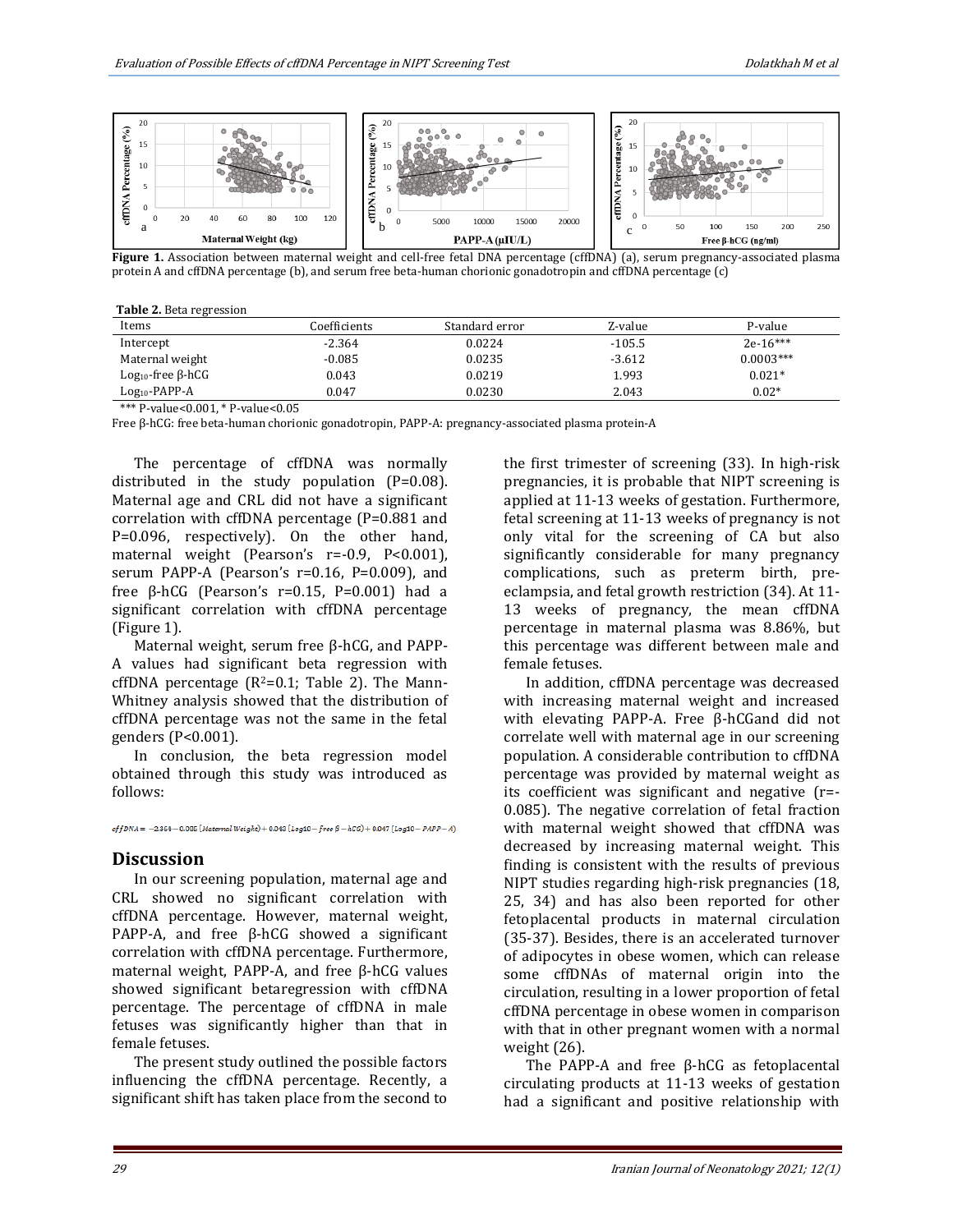cffDNA percentage as their coefficients were 0.047 and 0.043, respectively. The results showed that cffDNA percentage was risen by increasing the measurements of PAPP-A and free β-hCG. The PAPP-A and free β-hCG are produced by the placenta, and the serum concentration of these metabolisms probably provides an indirect measure of placental mass. In a study, placental volume was reported to be correlated with maternal serum PAPP-A and free β-hCG levels (38). This is the most likely explanation for correlation and beta regression between cffDNA percentage and serum level of fetoplacental products since the source of cffDNA in maternal plasma is the placenta. However, these findings seemed apparently contradictory to the results of previous studies which reported that the cffDNA percentage of maternal serum was higher in pregnancies with impairment than in those with normal placentation.

The results showed a positive beta regression between cffDNA and PAPP-A, as well as between cffDNA and free β-hCG, which is consistent with the results of studies addressing high-risk pregnancies. Since these biochemical biomarkers are produced by the placenta, an indirect measurement of placental mass is caused by maternal serum concentration. Death of cells in the placenta is a potential source of cffDNA in maternal plasma, as a result of which the number of apoptotic cells would be proportional to the placental mass (24).

Unlike a study addressing high-risk pregnancies at 8-22 (average 15) weeks of gestation (18), we did not find a significant correlation between cffDNA percentage and CRL. On the other hand, there are studies reporting an even small contribution to cffDNA percentage from CRL (18). The detection of no correlation between cffDNA percentage and CRL seems to be a contradictory result, but it is affected by multiple factors, such as maternal age, lack of a constant increase in FF across gestational age (9), accelerated turnover of adipocytes in high-weight pregnant women by raising CRL, gestational circumstances, ethnic and biochemical biomarkers, fetal gender, and preanalytical and analytical errors in the measurement of variables, like ultrasound examinations. These factors can have effects on the consequences; therefore, it seems that here is a need for more investigations to evaluate other factors. Since the values of maternal height were not available to calculate the BMI, it would be far preferable to evaluate this subject with BMI and more data in the future.

Furthermore, the current study showed that cffDNA percentage was significantly higher in male fetuses than in female fetuses. Differences in cffDNA percentage between male and female fetuses might be mediated by placental functions like fetal-placental ratio. Previous studies showed that male fetuses had a higher fetal-placental ratio than female fetuses in normal pregnancies (39). Since the placental growth and ratio are higher in male fetuses, it must be reasonable that cffDNA percentage is higher in male fetuses than in female fetuses. Regarding the findings, it seems that knowledge gaps still exist regarding what affects the production, metabolism, and clearance of fetoplacental DNA. Accordingly, it is required to perform more investigations with more data and variables.

The present study is the first survey in the Iranian population in which the possible factors influencing cffDNA percentage in NIPT test have been evaluated. R-squared obtained for beta regression showed that there might be other factors affecting cffDNA. The salient limitations of our study are the expenses of NIPT tests and shortage of the immunoassay reagents due to commercial sanctions, as well as the lack of further information about the history of fetal death, chronic diseases, preterm birth, and maternal-fetal blood incompatibility of our screening population.

#### **Conclusion**

This study demonstrated that cffDNA percentage in the first trimester of pregnancy had a negative correlation with maternal weight and positive correlation with PAPP-A and free β-hCG values. Furthermore, the cffDNA percentage of male fetuses was higher than that in female fetuses. Nevertheless, it is highly recommended to assess other considerable variables like BMI, placental volume, and ethnic factors in the future studies.

#### *Abbreviations*

NIPT: Non-Invasive Prenatal Testing CRL: Crown-Rump Length PAPP-A: pregnancy-associated plasma protein-A Free β-hCG: free beta-human chorionic gonadotropin cffDNA: cell-free fetal DNA CLIA: chemilumine scence immunoassay NT: Nuchal Translucency T21: trisomies 21 T18: trisomies 18 T13: trisomies 13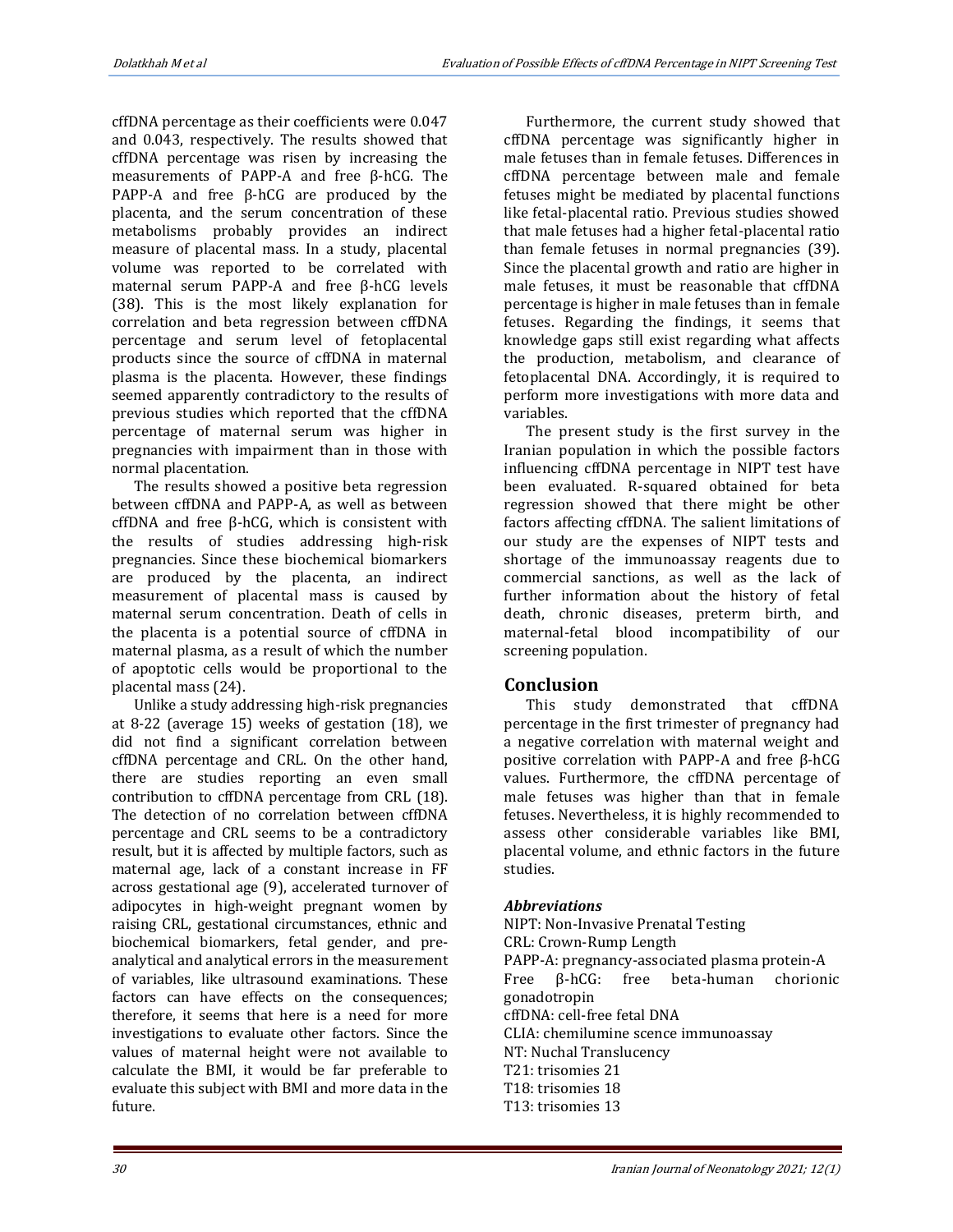FPR: false positive rate SP: specificity ST: sensitivity PPV: positive predictive values CA: chromosomal aneuploidies FF: fetal fraction LMP: last menstrual period GA: gestational age BMI: body mass index ISP: ion-sphere particle NGS: next-generation sequencing SD: standard deviation

#### **Acknowledgments**

We would like to thank Dr. Alireza Abadi for performing statistical analysis and Mohammad Alinejad for his participation in the survey. We are also grateful to Dr. Mohammadreza Hekmat and members of DeNA Laboratory (Tehran, Iran) and Farvardin pathobiology Laboratory (Tehran, Iran) for providing us with all necessary facilities for the research.

#### **Conflicts of interest**

The authors have no conflicts of interest relevant to this article.

### **References**

- 1. VIncent MC, Daudin M, De MP, Massat G, Mieusset R, Pontonnier F, et al. Cytogenetic investigations of infertile men with low sperm counts: a 25‐year experience. J Androl. 2002; 23(1):18-22.
- 2. Corrado F, Cannata M, Galia TL, Magliarditi M, Imbruglia L, D'anna R, et al. Pregnancy outcome following mid-trimester amniocentesis. J Obstet Gynaecol. 2012; 32(2):117-9.
- 3. Lee FK, Chen LC, Cheong ML, Chou CY, Tsai MS. First trimester combined test for Down syndrome screening in unselected pregnancies-a report of a 13-year experience. Taiwan J Obstet Gynecol. 2013; 52(4):523-6.
- 4. Li WH, Wang PH, Chuang CM, Chang YW, Yang MJ, Chen CY, et al. Noninvasive prenatal testing for fetal trisomy in a mixed risk factors pregnancy population. Taiwan J Obstet Gynecol. 2015; 54(2):122-5.
- 5. Xue Y, Zhao G, Li H, Zhang Q, Lu J, Yu B, et al. Noninvasive prenatal testing to detect chromosome aneuploidies in 57,204 pregnancies. Mol Cytogenet. 2019; 12(1):29.
- 6. Liao GJ, Gronowski AM, Zhao Z. Non-invasive prenatal testing using cell-free fetal DNA in maternal circulation. Clin Chim Acta. 2014; 428:44-50.
- 7. Volik S, Alcaide M, Morin RD, Collins C. Cell-free DNA (cfDNA): clinical significance and utility in cancer shaped by emerging technologies. Mol Cancer Res. 2016; 14(10):898-908.
- 8. Swanson A, Sehnert AJ, Bhatt S. Non-invasive

prenatal testing: technologies, clinical assays and implementation strategies for women's healthcare practitioners. Curr Genet Med Rep. 2013; 1(2): 113-21.

- 9. Qiao L, Zhang Q, Liang Y, Gao A, Ding Y, Zhao N, et al. Sequencing of short cfDNA fragments in NIPT improves fetal fraction with higher maternal BMI and early gestational age. Am J Transl Res. 2019; 11(7):4450-9.
- 10. Barrett AN, Xiong L, Tan TZ, Advani HV, Hua R, Laureano-Asibal C, et al. Measurement of fetal fraction in cell-free DNA from maternal plasma using a panel of insertion/deletion polymorphisms. PLoS One. 2017; 12(10):e0186771.
- 11. Canick JA, Kloza EM, Lambert‐Messerlian GM, Haddow JE, Ehrich M, van den Boom D, et al. DNA sequencing of maternal plasma to identify Down syndrome and other trisomies in multiple gestations. Prenat Diagn. 2012; 32(8):730-4.
- 12. Dan S, Wang W, Ren J, Li Y, Hu H, Xu Z, et al. Clinical application of massively parallel sequencing‐based prenatal noninvasive fetal trisomy test for trisomies 21 and 18 in 11,105 pregnancies with mixed risk factors. Prenat Diagn. 2012; 32(13):1225-32.
- 13. Liu S, Chen L, Zhang X, Li J, Lin H, Liu L, et al. Primer-introduced restriction analysis polymerase chain reaction method for non-invasive prenatal testing of β-thalassemia. Hemoglobin. 2015; 39(1):18-23.
- 14. Zhang H, Gao Y, Jiang F, Fu M, Yuan Y, Guo Y, et al. Non‐invasive prenatal testing for trisomies 21,18 and 13: clinical experience from 146,958 pregnancies. Ultrasound Obstet Gynecol. 2015; 45(5):530-8.
- 15. Chaudhuri K, Su LL, Wong PC, Chan YH, Choolani MA, Chia D, et al. Determination of gestational age in twin pregnancy: which fetal crown–rump length should be used? J Obstet Gynaecol Res. 2013; 39(4):761-5.
- 16. Lun FM, Chiu RW, Chan KA, Leung TY, Lau TK, Lo YM. Microfluidics digital PCR reveals a higher than expected fraction of fetal DNA in maternal plasma. Clin Chem. 2008; 54(10):1664-72.
- 17. Wang E, Batey A, Struble C, Musci T, Song K, Oliphant A. Gestational age and maternal weight effects on fetal cell‐free DNA in maternal plasma. Prenat Diagn. 2013; 33(7):662-6.
- 18. Palomaki GE, Kloza EM, Lambert-Messerlian GM, Haddow JE, Neveux LM, Ehrich M, et al. DNA sequencing of maternal plasma to detect Down syndrome: an international clinical validation study. Genet Med. 2011; 13(11):913-20.
- 19. Farina A, LeShane ES, Lambert-Messerlian GM, Canick JA, Lee T, Neveux LM, et al. Evaluation of cell-free fetal DNA as a second-trimester maternal serum marker of Down syndrome pregnancy. Clin Chem. 2003; 49(2):239-42.
- 20. Lee T, LeShane ES, Messerlian GM, Canick JA, Farina A, Heber WW, et al. Down syndrome and cell-free fetal DNA in archived maternal serum. Am J Obstet